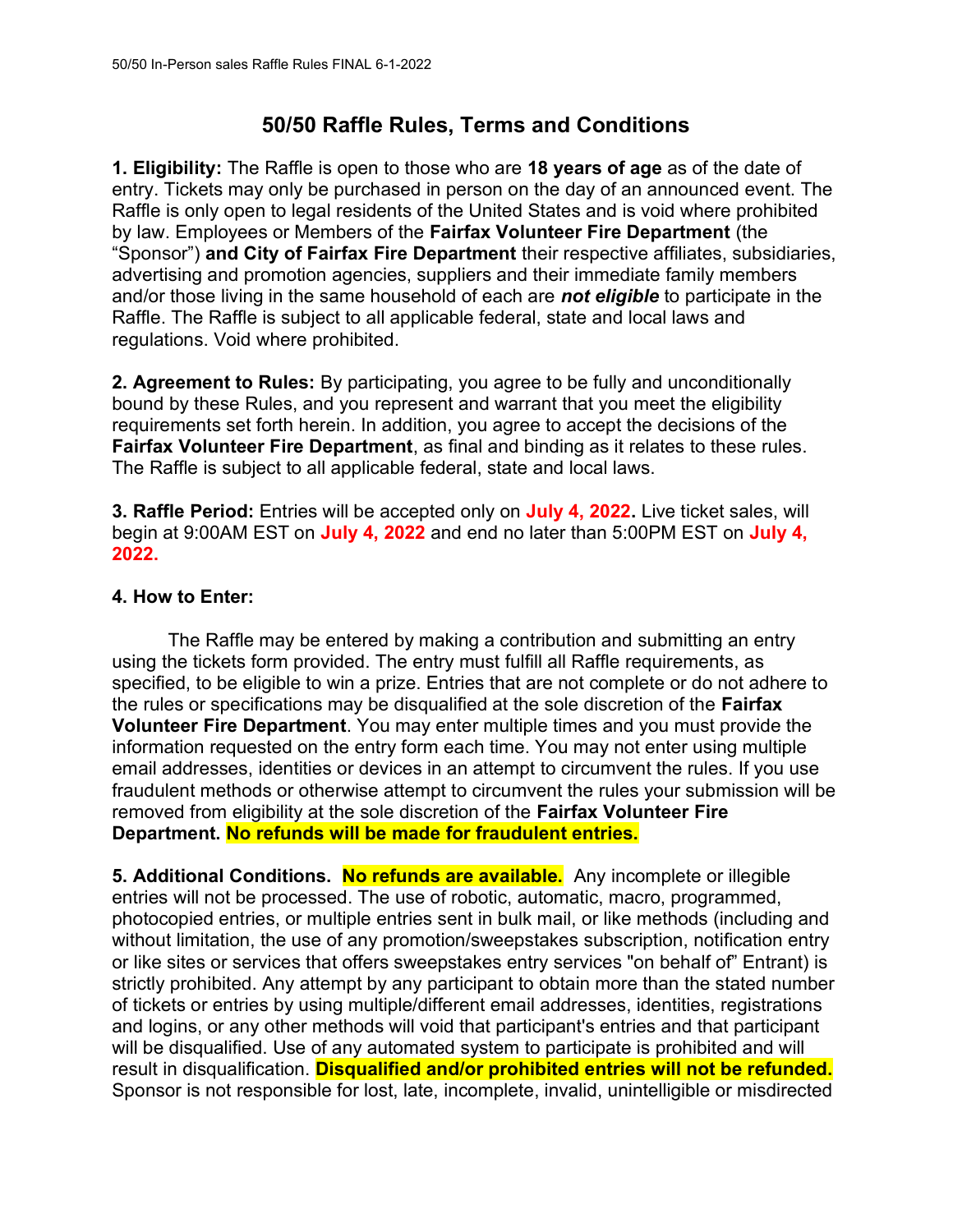entry applications, which will be disqualified and destroyed. Except in the case of gift entries, all entries must be made in the name of the individual and no transfer of ownership of a ticket is permitted. No entries will be accepted from or on behalf of, corporations, trusts, partnerships, or other entities.

6. Prizes: The 50/50 winner will receive one half of all monies collected. No prize substitution is permitted except at Sponsor's discretion. The prize is nontransferable. Any and all prize related expenses, including without limitation any and all federal, state, and/or local taxes shall be the sole responsibility of the winner. No substitution of prize or transfer/assignment of prize to others by the winner is permitted. Acceptance of prize constitutes permission for the Fairfax Volunteer Fire Department to use winner's name, likeness, and entry for purposes of advertising and trade without further compensation, unless prohibited by law.

7. Odds: The odds of winning depend on the number of eligible entries received in the Raffle.

8. Winner selection and notification: Winner of the Raffle will be selected in a random drawing under the supervision of the Sponsor. Winner will be notified via the contact information provided on the entry form and via email to the email address they entered, within five (5) days following the winner selection. The Fairfax Volunteer Fire Department shall have no liability for a winner's failure to receive notices due to winners' spam, junk e-mail or other security settings or for winners' provision of incorrect or otherwise non-functioning contact information. If the selected winner cannot be contacted, is ineligible, fails to claim the prize within 15 days from the time award notification was sent, or fails to timely return a completed and executed declaration and releases as required, prize may be forfeited and an alternate winner selected.

The receipt by winner of the prize offered in this Raffle is conditioned upon compliance with any and all federal and state laws and regulations. ANY VIOLATION OF THESE OFFICIAL RULES BY ANY WINNER (AT SPONSOR'S SOLE DISCRETION) WILL RESULT IN SUCH WINNER'S DISQUALIFICATION AS WINNER OF THE RAFFLE AND ALL PRIVILEGES AS WINNER WILL BE IMMEDIATELY TERMINATED.

**9. Rights Granted by you:** By entering this contest you understand that the **Fairfax** Volunteer Fire Department, anyone acting on behalf of the Fairfax Volunteer Fire Department, or its respective licensees, successors and assigns will have the right, where permitted by law, without any further notice, review or consent to print, publish, broadcast, distribute, and use, worldwide in any media now known or hereafter in perpetuity and throughout the world, your entry, including, without limitation, the entry and winner's name, portrait, picture, voice, likeness, image or statements about the Raffle, and biographical information as news, publicity or information and for trade, advertising, public relations and promotional purposes without any further compensation.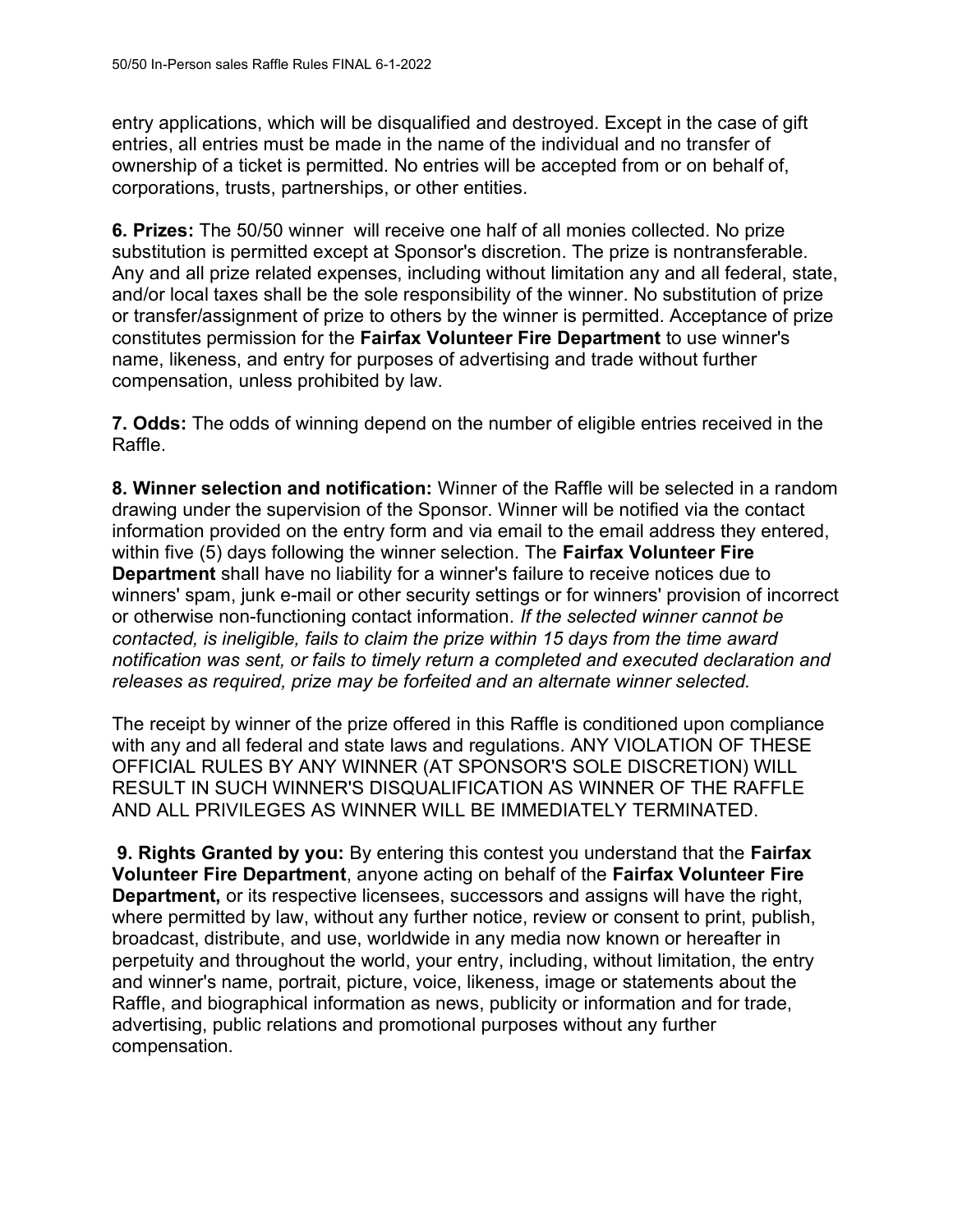10. Terms: The Fairfax Volunteer Fire Department reserves the right, in its sole discretion to cancel, terminate, modify or suspend the Raffle should (in its sole discretion) non-authorized human intervention, fraud or other causes beyond its control corrupt or affect the administration, security, fairness or proper conduct of the Raffle. In such case, the Fairfax Volunteer Fire Department may select the recipients from all eligible entries received prior to and/or after (if appropriate) the action taken by the Fairfax Volunteer Fire Department. The Fairfax Volunteer Fire Department reserves the right at its sole discretion to disqualify any individual who tampers or attempts to tamper with the entry process or the operation of the Raffle or violates these Terms & Conditions.

The Fairfax Volunteer Fire Department has the right, in its sole discretion, to maintain the integrity of the Raffle, to void entries for any reason, including, but not limited to attempts to fraudulently enter or violate these Rules. By entering the Raffle, you agree to receive emails and/or newsletters periodically from the Fairfax Volunteer Fire **Department.** You can opt-out of receiving this communication at any time by clicking the unsubscribe link in the email or newsletter.

11. Limitation of Liability: By entering you agree to release and hold harmless the Fairfax Volunteer Fire Department and the City of Fairfax Fire Department, and its subsidiaries, affiliates, advertising and promotion agencies, partners, representatives, agents, successors, assigns, employees, officers and directors from any liability, illness, injury, death, loss, litigation, claim or damage that may occur, directly or indirectly, whether caused by negligence or not, from (i) such entrant's participation in the Raffle and/or his/her acceptance, possession, use, or misuse of any prize or any portion thereof, (ii) technical failures of any kind, including but not limited to the malfunctioning of any computer, cable, network, hardware or software; (iii) the unavailability or inaccessibility of any transmissions or telephone or Internet service; (iv) unauthorized human intervention in any part of the entry process or the Promotion; (v) electronic or human error which may occur in the administration of the Promotion or the processing of entries.

12. Disputes: THIS RAFFLE IS GOVERNED BY THE LAWS OF THE UNITED STATES OF AMERICA AND THE COMMONWEALTH OF VIRGINIA, WITHOUT RESPECT TO CONFLICT OF LAW DOCTRINES. As a condition of participating in this Raffle, participant agrees that any and all disputes which cannot be resolved between the parties, and causes of action arising out of or connected with this Raffle, shall be resolved individually, without resort to any form of class action, exclusively before a court located in the Commonwealth of Virginia having jurisdiction. Further, in any such dispute, under no circumstances will participant be permitted to obtain awards for, and hereby waives all rights to claim punitive, incidental, or consequential damages, including reasonable attorneys' fees, other than participant's actual out-of-pocket expenses (i.e. costs associated with entering this Raffle), and participant further waives all rights to have damages multiplied or increased.

13. Privacy Policy: Information submitted with an entry is subject to the Privacy Policy